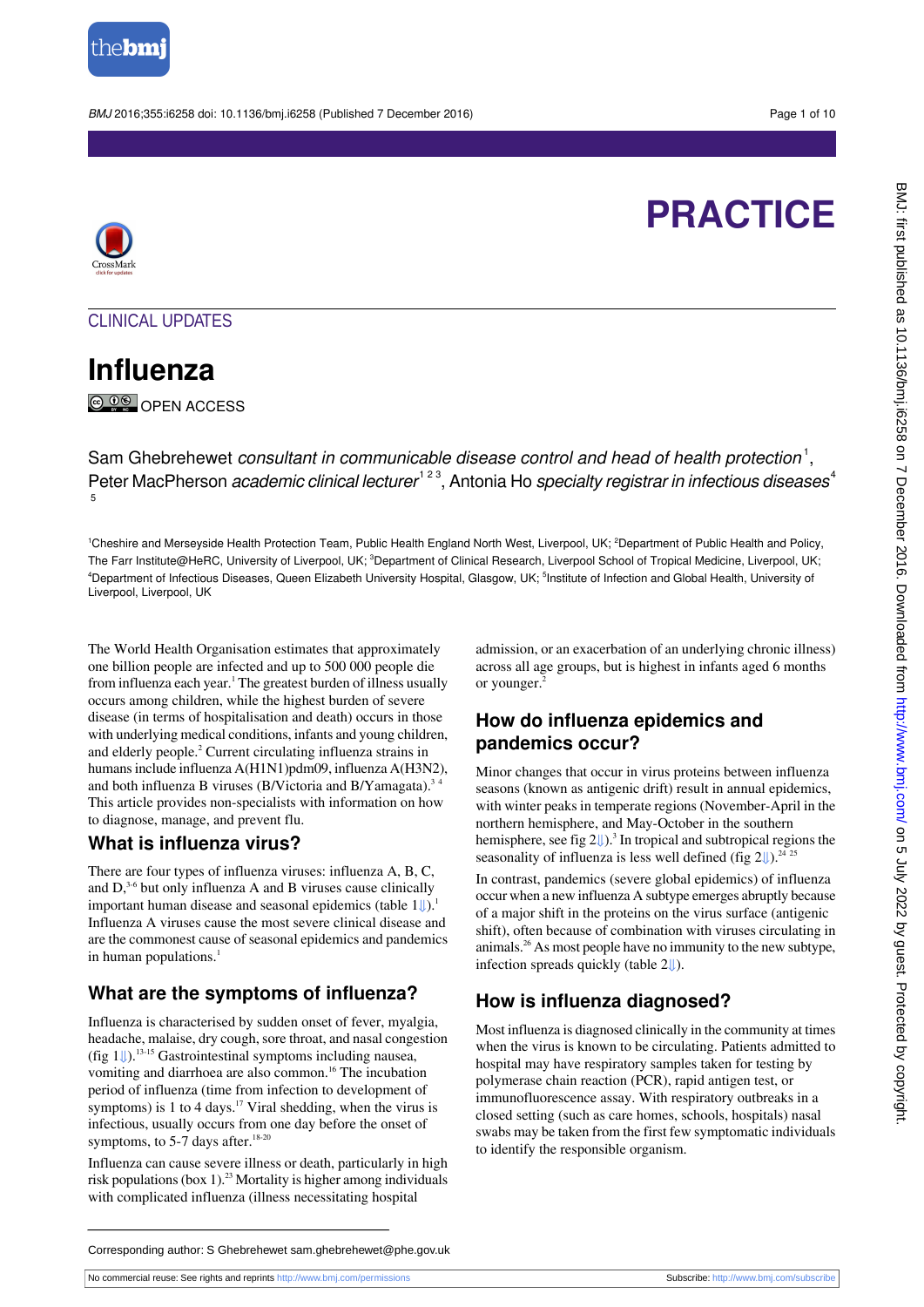### **What you need to know**

- **•** Influenza is an acute viral infection of the respiratory tract that spreads easily from person to person
- **•** Influenza is usually self limiting in healthy individuals, with recovery in 3-7 days
- **•** Elderly people, children under 6 months old, pregnant women, and people with chronic conditions or immunosuppression are at increased risk of complications
- **•** Offer influenza vaccination to people at risk of complications and increased influenza exposure, as well as to young children, who are efficient infection spreaders
- **•** People in high risk groups may benefit from antiviral therapy, hospitalisation, or intensive care

#### **Box 1: Who should be prescribed antiviral treatment for influenza?\***

Individuals at risk of influenza related complications

- **•** Adults >65 years old
- **•** Individuals with underlying chronic health conditions (chronic heart, lung, kidney, liver, neurological, and metabolic diseases, such as diabetes)
- **•** Individuals with reduced immunity (such as after chemotherapy, asplenia, prolonged steroid treatment, splenic dysfunction, or HIV infection)
- **•** Pregnant women, including up to two weeks post-partum
- **•** Any other individual whom the clinician feels is at increased risk of developing complications from influenza
- **•** Morbidly obese individuals (body mass index >40)

Individuals admitted to hospital with suspected or confirmed influenza \*Based on guidance from National Institute for Health and Care Excellence (NICE)<sup>21 22</sup>

## **What treatments are available for influenza?**

Influenza is usually self limiting in healthy individuals. Treatment of uncomplicated disease in healthy individuals is supportive and includes antipyretics, adequate fluid intake, rest, and staying off work or school until 24 hours after resolution of fever to limit spread to others.<sup>21</sup>

Most randomised trials of antiviral drugs have been conducted among otherwise healthy individuals and have shown modest reductions in symptom duration  $(0.7 \text{ days})$ .<sup>27</sup> Fewer studies have been conducted among individuals at risk of complicated influenza. Data from observational studies and trials suggests that antiviral treatment may reduce adverse outcomes.<sup>28-30</sup> For example, the meta-analysis from 2015 reported fewer lower respiratory tract complications requiring antibiotics after oseltamivir treatment compared with placebo (risk difference −3.8%) and fewer hospital admissions (risk difference −1.1%).<sup>30</sup> NICE,<sup>21</sup> Public Health England,<sup>12</sup> UK Chief Medical Officers,<sup>31</sup> and the WHO<sup>32</sup> recommend treatment of suspected and confirmed influenza for individuals at risk of complicated influenza (box 1). General practitioners considering prescription of antivirals should discuss with patients likely benefits, as well as possible harms including nausea (number treated to cause nausea in one patient= $28)^{27}$  and vomiting (number treated to cause vomiting in one patient= $22$ ).<sup>27</sup>

Individuals with complicated influenza may be helped by antiviral treatment.<sup>21</sup>  $^{22}$  Treatment is most effective if started within 48 hours of symptom onset, and it should not be delayed while awaiting results of investigations.<sup>12 28</sup> Neuraminidase inhibitors oseltamivir and zanamivir inhibit viral release from infected cells and reduce the rate of viral replication. Meta-analysis of individual participant data found that, compared with late treatment, early treatment (within 48 hours of symptom onset) of hospitalised individuals with complicated influenza reduced the odds of mortality by  $52\%$ .<sup>28</sup> Some individuals may require antibiotic therapy to treat secondary bacterial infections.

# **How can influenza be prevented? Vaccination**

Vaccination is the most effective means of preventing influenza and its complications. Immunity developed in one influenza season may not provide protection in future years mainly because of changes in circulating strains, antigenic drift, and waning immunity. Influenza vaccines are updated annually to include the viral strains that are predicted to circulate in winter.<sup>3</sup>

Box 2 lists the UK recommendations for vaccination.<sup>23</sup> Vaccination schedules may vary internationally, and so it is important to check local policies. In healthy adults, trivalent inactivated vaccines have an overall vaccine efficacy of 60%.<sup>33 34</sup> Newer quadrivalent vaccines are being increasingly adopted due to the broader protection provided by the inclusion of an additional influenza B virus.<sup>35,38</sup>

Since 2013, the UK influenza vaccination programme has been extended to children aged 2-4 years, with planned phased introduction to children of school ages,<sup>23</sup> as it reduces morbidity by directly protecting children and provides indirect protection to vulnerable groups (such as grandparents) by reducing transmission in the community.39 40 Attenuated live nasal spray formulation is recommended in children aged 2-<17 years based on its superior efficacy and greater immunity against mismatched strains compared with inactivated vaccines.<sup>41-43</sup>

Studies have found that inactivated influenza vaccines cannot cause influenza disease and are safe in pregnancy.<sup>44-47</sup>

Common side effects of vaccination include local injection site reactions and cold-like symptoms. Fever, malaise, and myalgia are less common.<sup>33</sup> Contraindications include confirmed severe allergic reaction (anaphylaxis) to a previous influenza vaccine or to any component of the vaccine.<sup>23</sup> Live attenuated influenza vaccine (LAIV) should not be given to children or adolescents with severe immunodeficiency or to those taking salicylate treatments because of the risk of Reye's syndrome.<sup>23</sup> LAIV is also not recommended for pregnant women or adults with immunosuppression.<sup>23</sup>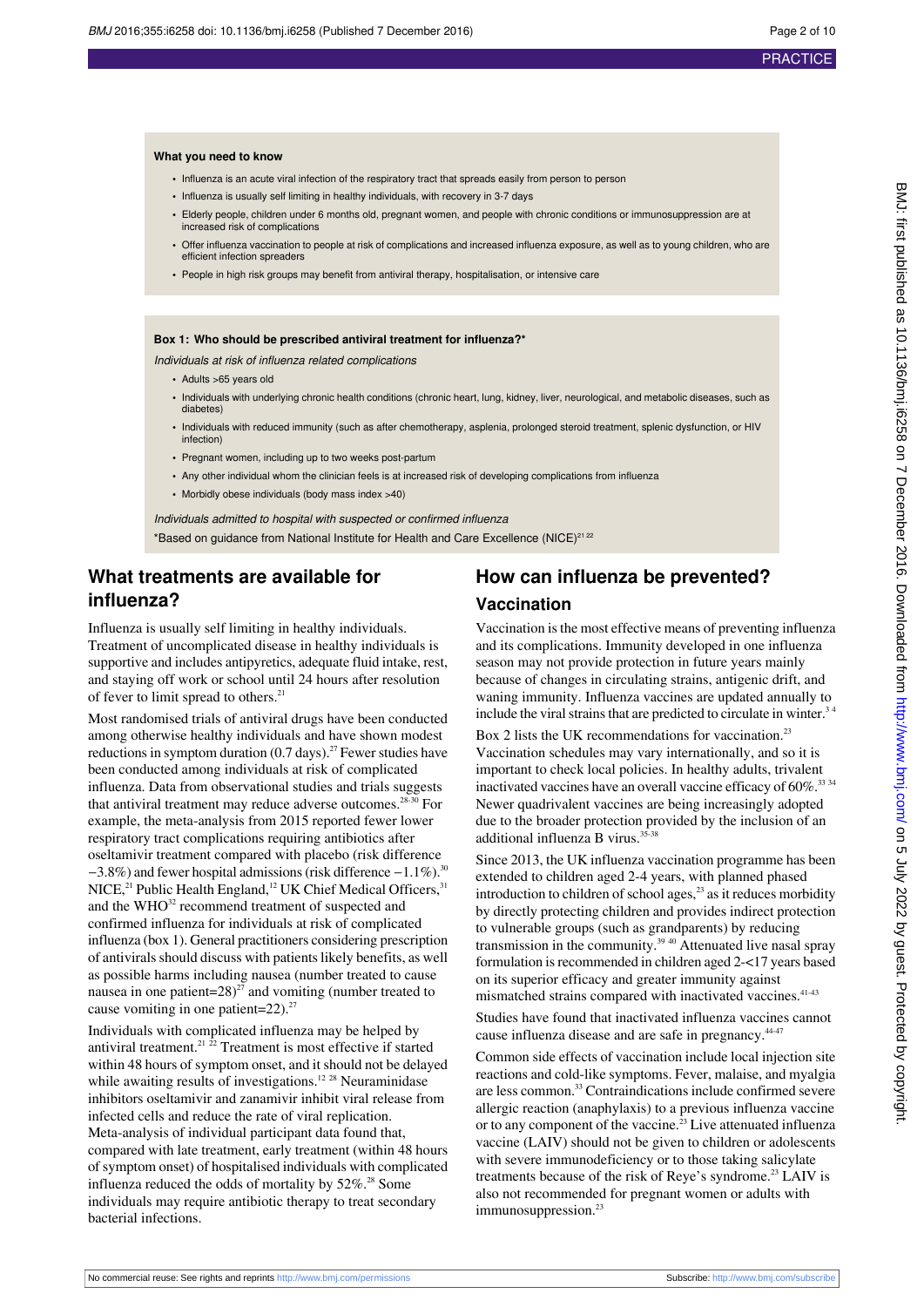#### **Box 2: Who is offered influenza vaccination in the UK?<sup>23</sup>**

People at risk of influenza related complications\*

- **•** Adults over 65 years old
- **•** Individuals with underlying chronic health conditions (for example, chronic heart, lung, kidney, liver, neurological, and metabolic diseases, such as diabetes)
- **•** Individuals with reduced immunity (such as after chemotherapy, asplenia or splenic dysfunction, or HIV infection)
- **•** Pregnant women
- **•** Morbidly obese individuals (body mass index >40)

People at risk of influenza exposure or transmitting influenza to vulnerable groups

- **•** Health and social care workers
- **•** Individuals who live with or care for vulnerable people

People living in settings where rapid spread is likely after introduction of infection, potentially resulting in high morbidity and mortality

**•** Individuals living in long-stay care facilities

#### Efficient influenza spreaders

**•** Children aged 2-<17 years

\*Children <6 months old are not eligible to receive influenza vaccines and should be protected against influenza through vaccination of their mother during pregnancy.

## **Antiviral chemoprophylaxis**

Influenza may be prevented or rendered less severe by post-exposure prophylaxis (PEP) with antivirals (oseltamivir and zanamivir).<sup>27</sup> <sup>48</sup> NICE<sup>21</sup> and Public Health England<sup>12</sup> recommend that, when influenza is circulating, antivirals are offered to those who are:

- **•** In at-risk groups (box 2) *and*
- **•** Who have had close contact with people with confirmed or suspected influenza (that is, living in the same household or residential setting) *and*
- **•** Able to start prophylaxis within 48 hours (oseltamivir) or 36 hours (zanamivir) of contact *and*
- **•** Have not received vaccination in the current influenza season, or who have been vaccinated <14 days since contact or where there is significant mismatch between vaccine and circulating strains, or during an outbreak in a closed setting regardless of vaccination history.

## **Infection control and isolation**

Although published evidence for effectiveness is limited, hand and cough hygiene are likely to be important interventions to reduce influenza spread in the community, as well as in closed settings (table3[⇓\)](#page-7-0).

During an outbreak, consider isolation of residents of closed settings for the duration of the infectious period (five days after symptom onset) to limit spread to others. Cohorting of patients (that is, in separate hospital bays or on separate floors of a residential home) may be necessary. Residential homes may need to be closed to new admissions until the outbreak is controlled. Care must be taken when discharging a patient from a ward with a known influenza outbreak to a care home, or vice versa.

## **New developments in prevention and treatment of influenza**

Vaccine candidates have recently been developed that can elicit antibodies against multiple influenza strains, and thus could overcome the need for annual influenza vaccines.<sup>55-57</sup> Several antiviral drugs are currently in development for influenza

treatment, including favipiravir,<sup>58</sup> nitazoxanide,<sup>59 60</sup> and arbidol. $6162$ 

Contributors: SG and PM conceived of the review. SG is the guarantor of the manuscript. SG, PM, and AH undertook the literature review, and were supported by Dr Bethan Roberts, foundation year 2 trainee in health protection, Cheshire and Merseyside Health Protection Team, Public Health England North West. SG, PM, and AH contributed to writing drafts of the manuscript. PM designed and wrote code for the interactive application. All authors have seen and approved the final manuscript version.

Competing interests: We have read and understood BMJ policy on declaration of interests and declare that we have no competing interests.

Provenance and peer review: Not commissioned; externally peer reviewed.

- 1 World Health Organization. Influenza (seasonal)—Fact sheet No 211. 2014. [www.who.](http://www.who.int/mediacentre/factsheets/fs211/en/) [int/mediacentre/factsheets/fs211/en/](http://www.who.int/mediacentre/factsheets/fs211/en/).
- 2 Cromer D, van Hoek AJ, Jit M, Edmunds WJ, Fleming D, Miller E. The burden of influenza in England by age and clinical risk group: a statistical analysis to inform vaccine policy. J Infect 2014;68:363-71. [doi:10.1016/j.jinf.2013.11.013](http://dx.doi.org/10.1016/j.jinf.2013.11.013) [pmid:24291062](http://www.ncbi.nlm.nih.gov/pubmed/?term=24291062).
- 3 World Health Organization. Global Influenza Surveillance and Response System (GISRS). 2016. [www.who.int/influenza/gisrs\\_laboratory/en/](http://www.who.int/influenza/gisrs_laboratory/en/).
- 4 World Health Organization. Influenza vaccine viruses and reagents. 2016. [www.who.int/](http://www.who.int/influenza/vaccines/virus/en/) [influenza/vaccines/virus/en/.](http://www.who.int/influenza/vaccines/virus/en/)
- 5 Ferguson L, Eckard L, Epperson WB, et al. Influenza D virus infection in Mississippi beef cattle. Virology 2015;486:28-34. [doi:10.1016/j.virol.2015.08.030](http://dx.doi.org/10.1016/j.virol.2015.08.030) [pmid:26386554](http://www.ncbi.nlm.nih.gov/pubmed/?term=26386554).
- Hause BM, Collin EA, Liu R, et al. Characterization of a novel influenza virus in cattle and Swine: proposal for a new genus in the Orthomyxoviridae family. MBio 2014;5:e00031-14. [doi:10.1128/mBio.00031-14](http://dx.doi.org/10.1128/mBio.00031-14) [pmid:24595369](http://www.ncbi.nlm.nih.gov/pubmed/?term=24595369).
- 7 A revision of the system of nomenclature for influenza viruses: a WHO memorandum. Bull World Health Organ 1980;58:585-91.[pmid:6969132.](http://www.ncbi.nlm.nih.gov/pubmed/?term=6969132)
- 8 Webster RG, Bean WJ, Gorman OT, Chambers TM, Kawaoka Y. Evolution and ecology of influenza A viruses. Microbiol Rev 1992;56:152-79.[pmid:1579108.](http://www.ncbi.nlm.nih.gov/pubmed/?term=1579108)
- 9 Olson DR, Heffernan RT, Paladini M, Konty K, Weiss D, Mostashari F. Monitoring the impact of influenza by age: emergency department fever and respiratory complaint surveillance in New York City. PLoS Med 2007;4:e247. [doi:10.1371/journal.pmed.](http://dx.doi.org/10.1371/journal.pmed.0040247) [0040247](http://dx.doi.org/10.1371/journal.pmed.0040247) [pmid:17683196](http://www.ncbi.nlm.nih.gov/pubmed/?term=17683196).
- 10 Kawai S, Nanri S, Ban E, et al. Influenza vaccination of schoolchildren and influenza outbreaks in a school. Clin Infect Dis 2011;53:130-6. [doi:10.1093/cid/cir336](http://dx.doi.org/10.1093/cid/cir336) [pmid:](http://www.ncbi.nlm.nih.gov/pubmed/?term=21690619) [21690619.](http://www.ncbi.nlm.nih.gov/pubmed/?term=21690619)
- 11 Matsuzaki Y, Sugawara K, Furuse Y, et al. Genetic Lineage and Reassortment of Influenza C Viruses Circulating between 1947 and 2014. J Virol 2016;90:8251-65. [doi:10.1128/JVI.](http://dx.doi.org/10.1128/JVI.00969-16) [00969-16](http://dx.doi.org/10.1128/JVI.00969-16) [pmid:27384661.](http://www.ncbi.nlm.nih.gov/pubmed/?term=27384661)
- 12 Public Health England. PHE guidance on use of antiviral agents for the treatment and prophylaxis of seasonal influenza. Version 7.0. PHE, 2016.
- 13 Lam PP, Coleman BL, Green K, et al. Predictors of influenza among older adults in the emergency department. BMC Infect Dis 2016;16:615. [doi:10.1186/s12879-016-1966-](http://dx.doi.org/10.1186/s12879-016-1966-4) [4](http://dx.doi.org/10.1186/s12879-016-1966-4) [pmid:27793117](http://www.ncbi.nlm.nih.gov/pubmed/?term=27793117).
- 14 Monto AS, Gravenstein S, Elliott M, Colopy M, Schweinle J. Clinical signs and symptoms predicting influenza infection. Arch Intern Med 2000;160:3243-7. [doi:10.1001/archinte.](http://dx.doi.org/10.1001/archinte.160.21.3243) [160.21.3243](http://dx.doi.org/10.1001/archinte.160.21.3243) [pmid:11088084](http://www.ncbi.nlm.nih.gov/pubmed/?term=11088084).
- 15 Ohmit SE, Monto AS. Symptomatic predictors of influenza virus positivity in children during the influenza season. Clin Infect Dis 2006;43:564-8. [doi:10.1086/506352](http://dx.doi.org/10.1086/506352) [pmid:16886147](http://www.ncbi.nlm.nih.gov/pubmed/?term=16886147).
- 16 Minodier L, Charrel RN, Ceccaldi PE, et al. Prevalence of gastrointestinal symptoms in patients with influenza, clinical significance, and pathophysiology of human influenza

BMJ: first published as 10.1136/bmj.i6258 on 7 December 2016. Downloaded from http://www.bmj.com/ on 5 July 2022 by guest. Protected by copyright BMJ: first published as 10.1136/bmj.i6258 on 7 December 2016. Downloaded from <http://www.bmj.com/> on 5 July 2022 by guest. Protected by copyright.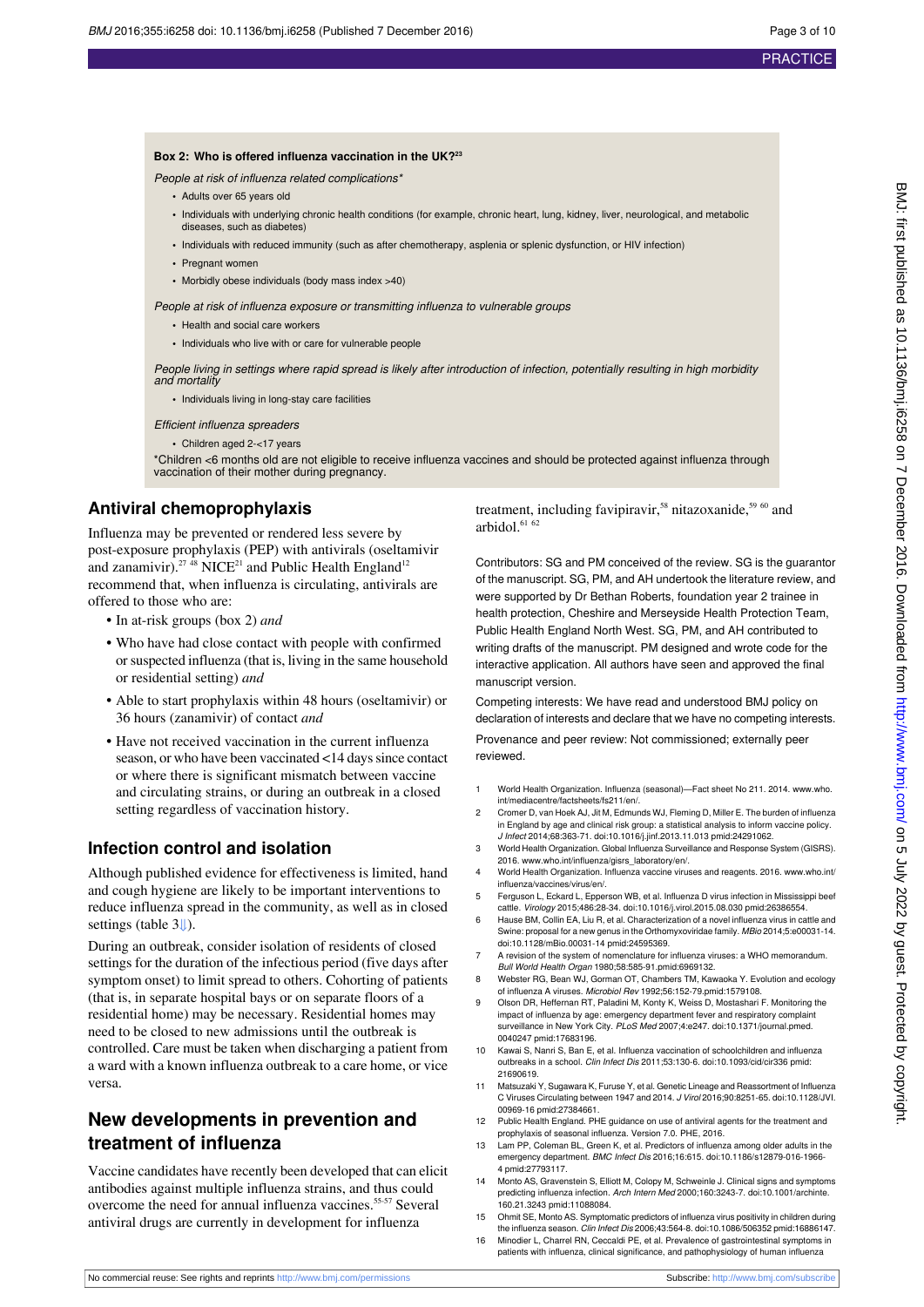#### **Sources and selection criteria**

We searched PubMed and the Cochrane Library databases (search terms "influenza," "flu," "influenza-like illness"). We obtained information on the epidemiology of influenza from annual reports produced by authoritative bodies and organisations such as Public Health England (PHE), Centers for Communicable Disease Prevention and Control (CDC), and the World Health Organization (WHO). We reviewed up-to-date influenza guidelines and reviews, including those published by PHE, Cochrane Reviews, and the National Institute for Health and Care Excellence (NICE).

#### **Education into practice**

- **•** What steps have you taken to improve the uptake of influenza vaccination among staff and eligible patients under your care?
- **•** Have you reviewed your organisation's infection control policy for responding to an outbreak of influenza-like illness?
- **•** Have you reviewed antivirals prescribed (treatment or prophylaxis) for eligible patients with influenza and their close contacts?

#### **Further educational resources**

- **•** Public Health England. Chapter 19: Influenza. In: Immunisation Against Infectious Disease. 2013, updated 2015. [www.gov.uk/](http://www.gov.uk/government/uploads/system/uploads/attachment_data/file/456568/2904394_Green_Book_Chapter_19_v10_0.pdf) [government/uploads/system/uploads/attachment\\_data/file/456568/2904394\\_Green\\_Book\\_Chapter\\_19\\_v10\\_0.pdf](http://www.gov.uk/government/uploads/system/uploads/attachment_data/file/456568/2904394_Green_Book_Chapter_19_v10_0.pdf)
- National Institute for Health and Care Excellence. Clinical Knowledge Summaries: Influenza-seasonal. https://cks.nice.org.uk/influenzaseasonal
- **•** Public Health England. Flu Plan: Winter 2016/17. [www.gov.uk/government/uploads/system/uploads/attachment\\_data/file/525967/](http://www.gov.uk/government/uploads/system/uploads/attachment_data/file/525967/Annual_flu_plan_2016_to_2017.pdf) [Annual\\_flu\\_plan\\_2016\\_to\\_2017.pdf](http://www.gov.uk/government/uploads/system/uploads/attachment_data/file/525967/Annual_flu_plan_2016_to_2017.pdf)
- **•** Wellcome Trust & Academy of Medical Sciences. Use of neuraminidase inhibitors in influenza. 2015. [www.acmedsci.ac.uk/policy/](http://www.acmedsci.ac.uk/policy/policy-projects/treating-influenza/) [policy-projects/treating-influenza/](http://www.acmedsci.ac.uk/policy/policy-projects/treating-influenza/)

#### **How patients were involved in the production of this article**

No patients were involved in the production of this article

viruses in faecal samples: what do we know?Virol J 2015;12:215. [doi:10.1186/s12985-](http://dx.doi.org/10.1186/s12985-015-0448-4) [015-0448-4](http://dx.doi.org/10.1186/s12985-015-0448-4) [pmid:26651485.](http://www.ncbi.nlm.nih.gov/pubmed/?term=26651485)

- 17 Lessler J, Reich NG, Brookmeyer R, Perl TM, Nelson KE, Cummings DA. Incubation periods of acute respiratory viral infections: a systematic review. Lancet Infect Dis 2009;9:291-300. [doi:10.1016/S1473-3099\(09\)70069-6](http://dx.doi.org/10.1016/S1473-3099(09)70069-6) [pmid:19393959.](http://www.ncbi.nlm.nih.gov/pubmed/?term=19393959)
- 18 Department of Health. Routes of transmission of the influenza virus: scientific evidence base review. DoH, 2011.
- 19 Killingley B, Greatorex J, Digard P, et al. The environmental deposition of influenza virus from patients infected with influenza A(H1N1)pdm09: Implications for infection prevention and control. J Infect Public Health 2016;9:278-88. [doi:10.1016/j.jiph.2015.10.009](http://dx.doi.org/10.1016/j.jiph.2015.10.009) [pmid:](http://www.ncbi.nlm.nih.gov/pubmed/?term=26653976) [26653976.](http://www.ncbi.nlm.nih.gov/pubmed/?term=26653976)
- 20 Lau LLH, Cowling BJ, Fang VJ, et al. Viral shedding and clinical illness in naturally acquired influenza virus infections. J Infect Dis 2010;201:1509-16. [doi:10.1086/652241](http://dx.doi.org/10.1086/652241) [pmid:](http://www.ncbi.nlm.nih.gov/pubmed/?term=20377412) [20377412.](http://www.ncbi.nlm.nih.gov/pubmed/?term=20377412)
- 21 National Institute for Health and Care Excellence. Clinical Knowledge Summar Influenza-seasonal. 2015. https://cks.nice.org.uk/influenza-seasonal.
- 22 National Institute for Health and Care Excellence. Amantadine, oseltamivir and zanamivir for the treatment of influenza (technology appraisal guidance 168). 2009. [www.nice.org.](http://www.nice.org.uk/Guidance/ta168) [uk/Guidance/ta168](http://www.nice.org.uk/Guidance/ta168).
- 23 Public Health England. Chapter 19: Influenza. In: Immunisation Against Infectious Disease. 2013, updated 2015. [www.gov.uk/government/uploads/system/uploads/attachment\\_data/](http://www.gov.uk/government/uploads/system/uploads/attachment_data/file/456568/2904394_Green_Book_Chapter_19_v10_0.pdf) [file/456568/2904394\\_Green\\_Book\\_Chapter\\_19\\_v10\\_0.pdf](http://www.gov.uk/government/uploads/system/uploads/attachment_data/file/456568/2904394_Green_Book_Chapter_19_v10_0.pdf)
- 24 Viboud C, Alonso WJ, Simonsen L. Influenza in tropical regions. PLoS Med 2006;3:e89. [doi:10.1371/journal.pmed.0030089](http://dx.doi.org/10.1371/journal.pmed.0030089) [pmid:16509764](http://www.ncbi.nlm.nih.gov/pubmed/?term=16509764).
- 25 Moura FE. Influenza in the tropics. Curr Opin Infect Dis 2010;23:415-20. [doi:10.1097/](http://dx.doi.org/10.1097/QCO.0b013e32833cc955) [QCO.0b013e32833cc955](http://dx.doi.org/10.1097/QCO.0b013e32833cc955) [pmid:20644472.](http://www.ncbi.nlm.nih.gov/pubmed/?term=20644472)
- 26 World Health Organization. Pandemic influenza preparedness and response. WHO, 2010. Jefferson T, Jones MA, Doshi P, et al. Neuraminidase inhibitors for preventing and treating influenza in healthy adults and children. Cochrane Database Syst Rev 2014;4:CD008965[.pmid:24718923.](http://www.ncbi.nlm.nih.gov/pubmed/?term=24718923)
- 28 Muthuri SG, Venkatesan S, Myles PR, et al. PRIDE Consortium Investigators. Effectiveness of neuraminidase inhibitors in reducing mortality in patients admitted to hospital with influenza A H1N1pdm09 virus infection: a meta-analysis of individual participant data. Lancet Respir Med 2014;2:395-404. [doi:10.1016/S2213-2600\(14\)70041-4](http://dx.doi.org/10.1016/S2213-2600(14)70041-4) [pmid:24815805](http://www.ncbi.nlm.nih.gov/pubmed/?term=24815805).
- 29 Zambon M. Developments in the treatment of severe influenza: lessons from the pandemic of 2009 and new prospects for therapy. Curr Opin Infect Dis 2014;27:560-5. [doi:10.1097/](http://dx.doi.org/10.1097/QCO.0000000000000113) [QCO.0000000000000113](http://dx.doi.org/10.1097/QCO.0000000000000113) [pmid:25333476.](http://www.ncbi.nlm.nih.gov/pubmed/?term=25333476)
- 30 Dobson J, Whitley RJ, Pocock S, Monto AS. Oseltamivir treatment for influenza in adults: a meta-analysis of randomised controlled trials. Lancet 2015;385:1729-37. [doi:10.1016/](http://dx.doi.org/10.1016/S0140-6736(14)62449-1) [S0140-6736\(14\)62449-1](http://dx.doi.org/10.1016/S0140-6736(14)62449-1) [pmid:25640810](http://www.ncbi.nlm.nih.gov/pubmed/?term=25640810).
- 31 Department of Health. Chief Medical Officer and Chief Pharmaceutical Officer: advice on using antiviral medicines: influenza season 2015 to 2016. DoH, 2016.
- 32 World Health Organization. WHO Guidelines for pharmacological management of pandemic influenza A(H1N1) 2009 and other influenza viruses. WHO, 2010.
- 33 Demicheli V, Jefferson T, Al-Ansary LA, Ferroni E, Rivetti A, Di Pietrantonj C. Vaccines for preventing influenza in healthy adults. Cochrane Database Syst Rev 2014;3:CD001269[.pmid:24623315.](http://www.ncbi.nlm.nih.gov/pubmed/?term=24623315)
- 34 Kliner M, Keenan A, Sinclair D, Ghebrehewet S, Garner P. Influenza vaccination for healthcare workers in the UK: appraisal of systematic reviews and policy options. BMJ Open 2016;6:e012149. [doi:10.1136/bmjopen-2016-012149](http://dx.doi.org/10.1136/bmjopen-2016-012149) [pmid:27625062.](http://www.ncbi.nlm.nih.gov/pubmed/?term=27625062)
- Beran J, Peeters M, Dewé W, Raupachová J, Hobzová L, Devaster JM. Immunogenicity and safety of quadrivalent versus trivalent inactivated influenza vaccine: a randomized, controlled trial in adults. BMC Infect Dis 2013;13:224. [doi:10.1186/1471-2334-13-224](http://dx.doi.org/10.1186/1471-2334-13-224) [pmid:](http://www.ncbi.nlm.nih.gov/pubmed/?term=23688546) [23688546.](http://www.ncbi.nlm.nih.gov/pubmed/?term=23688546)
- 36 Kieninger D, Sheldon E, Lin WY, et al. Immunogenicity, reactogenicity and safety of an inactivated quadrivalent influenza vaccine candidate versus inactivated trivalent influenza vaccine: a phase III, randomized trial in adults aged ≥18 years. BMC Infect Dis 2013;13:343. [doi:10.1186/1471-2334-13-343](http://dx.doi.org/10.1186/1471-2334-13-343) [pmid:23883186.](http://www.ncbi.nlm.nih.gov/pubmed/?term=23883186)
- 37 Pépin S, Donazzolo Y, Jambrecina A, Salamand C, Saville M. Safety and immunogenicity of a quadrivalent inactivated influenza vaccine in adults. Vaccine 2013;31:5572-8. [doi:10.](http://dx.doi.org/10.1016/j.vaccine.2013.08.069) [1016/j.vaccine.2013.08.069](http://dx.doi.org/10.1016/j.vaccine.2013.08.069) [pmid:24016810.](http://www.ncbi.nlm.nih.gov/pubmed/?term=24016810)
- 38 Tinoco JC, Pavia-Ruz N, Cruz-Valdez A, et al. Immunogenicity, reactogenicity, and safety of inactivated quadrivalent influenza vaccine candidate versus inactivated trivalent influenza vaccine in healthy adults aged ≥18 years: a phase III, randomized trial. Vaccine 2014;32:1480-7. [doi:10.1016/j.vaccine.2014.01.022](http://dx.doi.org/10.1016/j.vaccine.2014.01.022) [pmid:24486352](http://www.ncbi.nlm.nih.gov/pubmed/?term=24486352).
- 39 Baguelin M, Flasche S, Camacho A, Demiris N, Miller E, Edmunds WJ. Assessing optimal target populations for influenza vaccination programmes: an evidence synthesis and modelling study. PLoS Med 2013;10:e1001527. [doi:10.1371/journal.pmed.1001527](http://dx.doi.org/10.1371/journal.pmed.1001527) [pmid:](http://www.ncbi.nlm.nih.gov/pubmed/?term=24115913) [24115913.](http://www.ncbi.nlm.nih.gov/pubmed/?term=24115913)
- 40 Loeb M, Russell ML, Moss L, et al. Effect of influenza vaccination of children on infection rates in Hutterite communities: a randomized trial. JAMA 2010;303:943-50. [doi:10.1001/](http://dx.doi.org/10.1001/jama.2010.250) [jama.2010.250](http://dx.doi.org/10.1001/jama.2010.250) [pmid:20215608](http://www.ncbi.nlm.nih.gov/pubmed/?term=20215608).
- 41 Belshe RB, Edwards KM, Vesikari T, et al. CAIV-T Comparative Efficacy Study Group. Live attenuated versus inactivated influenza vaccine in infants and young children. N Engl J Med 2007;356:685-96. [doi:10.1056/NEJMoa065368](http://dx.doi.org/10.1056/NEJMoa065368) [pmid:17301299.](http://www.ncbi.nlm.nih.gov/pubmed/?term=17301299)
- Fleming DM, Crovari P, Wahn U, et al. CAIV-T Asthma Study Group. Comparison of the efficacy and safety of live attenuated cold-adapted influenza vaccine, trivalent, with trivalent inactivated influenza virus vaccine in children and adolescents with asthma. Pediatr Infect Dis J 2006;25:860-9. [doi:10.1097/01.inf.0000237797.14283.cf](http://dx.doi.org/10.1097/01.inf.0000237797.14283.cf) [pmid:17006278](http://www.ncbi.nlm.nih.gov/pubmed/?term=17006278).
- 43 Ambrose CS, Luke C, Coelingh K. Current status of live attenuated influenza vaccine in the United States for seasonal and pandemic influenza. Influenza Other Respir Viruses 2008;2:193-202. [doi:10.1111/j.1750-2659.2008.00056.x](http://dx.doi.org/10.1111/j.1750-2659.2008.00056.x) [pmid:19453395.](http://www.ncbi.nlm.nih.gov/pubmed/?term=19453395)
- Englund JA, Mbawuike IN, Hammill H, Holleman MC, Baxter BD, Glezen WP. Maternal immunization with influenza or tetanus toxoid vaccine for passive antibody protection in young infants. J Infect Dis 1993;168:647-56. [doi:10.1093/infdis/168.3.647](http://dx.doi.org/10.1093/infdis/168.3.647) [pmid:8354906](http://www.ncbi.nlm.nih.gov/pubmed/?term=8354906).
- 45 Zaman K, Roy E, Arifeen SE, et al. Effectiveness of maternal influenza immunization in mothers and infants. N Engl J Med 2008;359:1555-64. [doi:10.1056/NEJMoa0708630](http://dx.doi.org/10.1056/NEJMoa0708630) [pmid:](http://www.ncbi.nlm.nih.gov/pubmed/?term=18799552) [18799552.](http://www.ncbi.nlm.nih.gov/pubmed/?term=18799552)
- 46 Naleway AL, Irving SA, Henninger ML, et al. Vaccine Safety Datalink and Pregnancy and Influenza Project. Safety of influenza vaccination during pregnancy: a review of subsequent maternal obstetric events and findings from two recent cohort studies. Vaccine 2014;32:3122-7. [doi:10.1016/j.vaccine.2014.04.021](http://dx.doi.org/10.1016/j.vaccine.2014.04.021) [pmid:24742490](http://www.ncbi.nlm.nih.gov/pubmed/?term=24742490).
- 47 Tamma PD, Ault KA, del Rio C, Steinhoff MC, Halsey NA, Omer SB. Safety of influenza vaccination during pregnancy. Am J Obstet Gynecol 2009;201:547-52. [doi:10.1016/j.ajog.](http://dx.doi.org/10.1016/j.ajog.2009.09.034) [2009.09.034](http://dx.doi.org/10.1016/j.ajog.2009.09.034) [pmid:19850275](http://www.ncbi.nlm.nih.gov/pubmed/?term=19850275).
- 48 National Institute for Health and Care Excellence. Oseltamivir, amantadine and zanamivir for the prophylaxis of influenza (technology appraisal guidance 158). 2008. [www.nice.org.](http://www.nice.org.uk/guidance/ta158) [uk/guidance/ta158.](http://www.nice.org.uk/guidance/ta158)
- 49 Public Health England. Infection control precautions to minimise transmission of respiratory tract infections (RTIs) in the healthcare setting. PHE, 2014.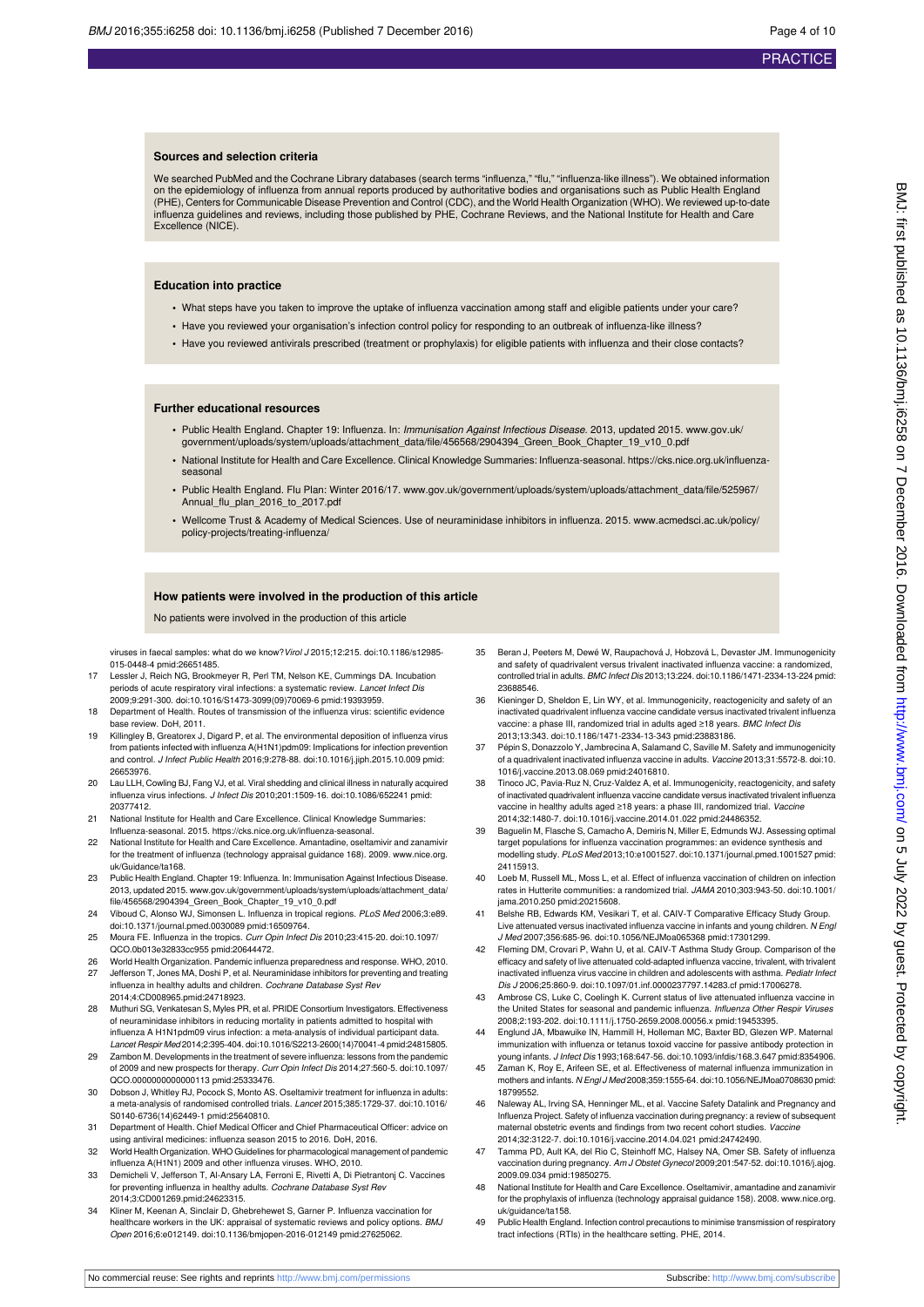- 50 Siegel J, Rhinehart E, Jackson M, Centers for Disease Control and Prevention. Guideline for isolation precautions: preventing transmission of infectious agents in healthcare settings. CDC, 2007.
- 51 Health and Safety Executive. Pandemic flu—workplace guidance. HSE, 2016.
- 52 European Centre for Disease Prevention and Control (ECDC). Technical document. Safe use of personal protective equipment in the treatment of infectious diseases of high consequence: A tutorial for trainers in healthcare settings. Version 2, 2014.
- 53 Public Health England. PHE guidelines on the management of outbreaks of influenza-like illness in care homes. 2016. [www.gov.uk/government/publications/acute-respiratory](http://www.gov.uk/government/publications/acute-respiratory-disease-managing-outbreaks-in-care-homes)[disease-managing-outbreaks-in-care-homes](http://www.gov.uk/government/publications/acute-respiratory-disease-managing-outbreaks-in-care-homes).
- 54 Public Health England. Managing outbreaks of acute respiratory disease in care homes. 2012 (and supplement 2014). [www.gov.uk/government/publications/acute-respiratory](http://www.gov.uk/government/publications/acute-respiratory-disease-managing-outbreaks-in-care-homes)[disease-managing-outbreaks-in-care-homes](http://www.gov.uk/government/publications/acute-respiratory-disease-managing-outbreaks-in-care-homes).
- 55 Impagliazzo A, Milder F, Kuipers H, et al. A stable trimeric influenza hemagglutinin stem as a broadly protective immunogen. Science 2015;349:1301-6. [doi:10.1126/science.](http://dx.doi.org/10.1126/science.aac7263) [aac7263](http://dx.doi.org/10.1126/science.aac7263) [pmid:26303961.](http://www.ncbi.nlm.nih.gov/pubmed/?term=26303961)
- 56 Yassine HM, Boyington JC, McTamney PM, et al. Hemagglutinin-stem nanoparticles generate heterosubtypic influenza protection. Nat Med 2015;21:1065-70. [doi:10.1038/](http://dx.doi.org/10.1038/nm.3927) [nm.3927](http://dx.doi.org/10.1038/nm.3927) [pmid:26301691](http://www.ncbi.nlm.nih.gov/pubmed/?term=26301691).
- 57 Joyce MG, Wheatley AK, Thomas PV, et al. NISC Comparative Sequencing Program. Vaccine-induced antibodies that neutralize group 1 and group 2 influenza A viruses. Cell 2016;166:609-23. [doi:10.1016/j.cell.2016.06.043](http://dx.doi.org/10.1016/j.cell.2016.06.043) [pmid:27453470.](http://www.ncbi.nlm.nih.gov/pubmed/?term=27453470)
- 58 Furuta Y, Gowen BB, Takahashi K, Shiraki K, Smee DF, Barnard DL. Favipiravir (T-705), a novel viral RNA polymerase inhibitor. Antiviral Res 2013;100:446-54. [doi:10.1016/j.](http://dx.doi.org/10.1016/j.antiviral.2013.09.015) [antiviral.2013.09.015](http://dx.doi.org/10.1016/j.antiviral.2013.09.015) [pmid:24084488](http://www.ncbi.nlm.nih.gov/pubmed/?term=24084488).
- 59 Rossignol JF, La Frazia S, Chiappa L, Ciucci A, Santoro MG. Thiazolides, a new class of anti-influenza molecules targeting viral hemagglutinin at the post-translational level. J Biol Chem 2009;284:29798-808. [doi:10.1074/jbc.M109.029470](http://dx.doi.org/10.1074/jbc.M109.029470) [pmid:19638339.](http://www.ncbi.nlm.nih.gov/pubmed/?term=19638339)
- 60 Haffizulla J, Hartman A, Hoppers M, et al. US Nitazoxanide Influenza Clinical Study Group. Effect of nitazoxanide in adults and adolescents with acute uncomplicated influenza: a double-blind, randomised, placebo-controlled, phase 2b/3 trial. Lancet Infect Dis 2014;14:609-18. [doi:10.1016/S1473-3099\(14\)70717-0](http://dx.doi.org/10.1016/S1473-3099(14)70717-0) [pmid:24852376.](http://www.ncbi.nlm.nih.gov/pubmed/?term=24852376)
- 61 Leneva IA, Russell RJ, Boriskin YS, Hay AJ. Characteristics of arbidol-resistant mutants of influenza virus: implications for the mechanism of anti-influenza action of arbidol. Antiviral Res 2009;81:132-40. [doi:10.1016/j.antiviral.2008.10.009](http://dx.doi.org/10.1016/j.antiviral.2008.10.009) [pmid:19028526.](http://www.ncbi.nlm.nih.gov/pubmed/?term=19028526)
- 62 Pécheur EI, Borisevich V, Halfmann P, et al. The synthetic antiviral drug arbidol inhibits globally prevalent pathogenic viruses. J Virol 2016;90:3086-92. [doi:10.1128/JVI.02077-](http://dx.doi.org/10.1128/JVI.02077-15) [15](http://dx.doi.org/10.1128/JVI.02077-15) [pmid:26739045](http://www.ncbi.nlm.nih.gov/pubmed/?term=26739045).

Published by the BMJ Publishing Group Limited. For permission to use (where not already granted under a licence) please go to [http://group.bmj.com/group/rights-licensing/](http://group.bmj.com/group/rights-licensing/permissions) [permissions](http://group.bmj.com/group/rights-licensing/permissions)

This is an Open Access article distributed in accordance with the Creative Commons Attribution Non Commercial (CC BY-NC 3.0) license, which permits others to distribute, remix, adapt, build upon this work non-commercially, and license their derivative works on different terms, provided the original work is properly cited and the use is non-commercial. See:<http://creativecommons.org/licenses/by-nc/3.0/>.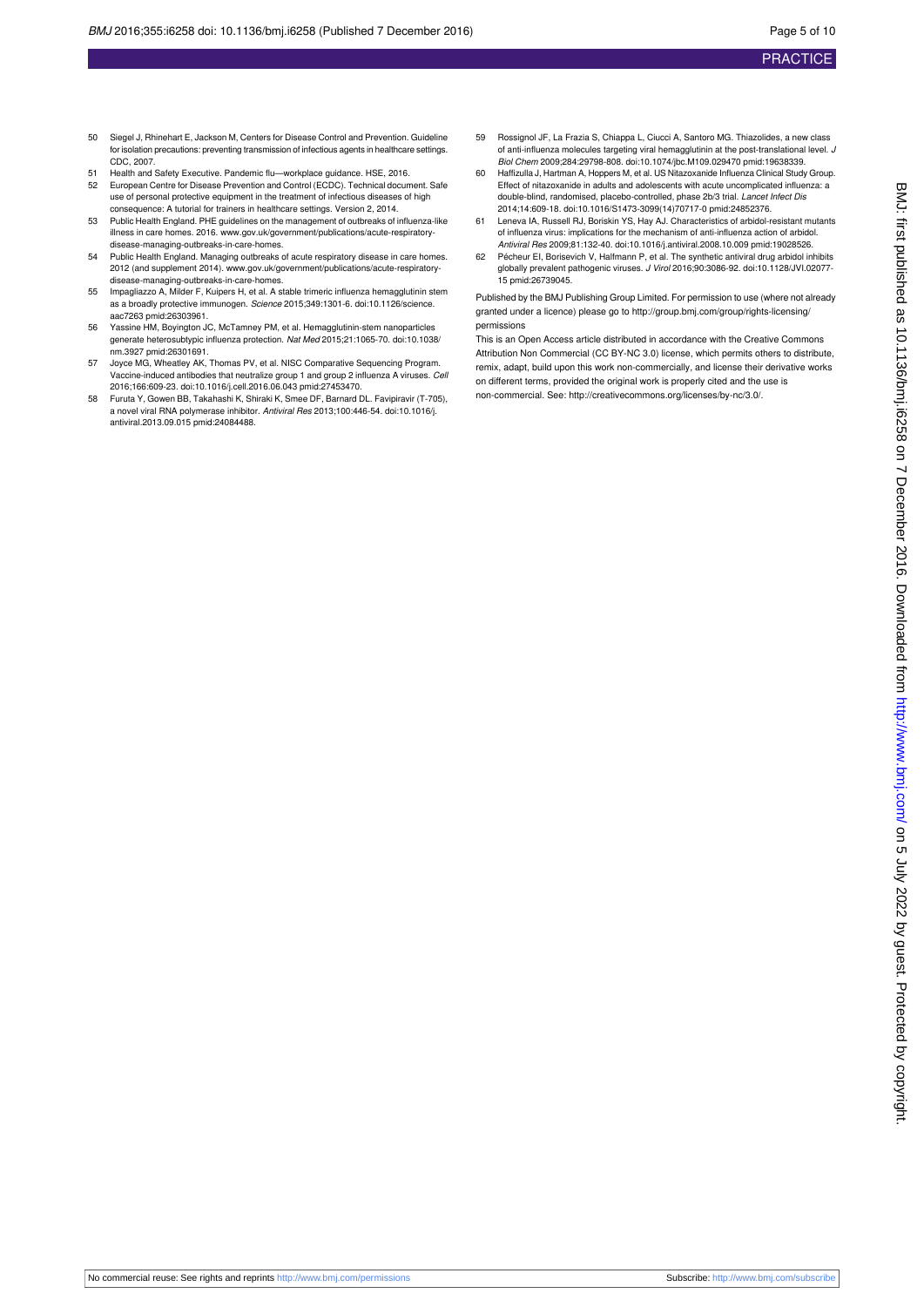# **Tables**

<span id="page-5-0"></span>

| Table 1  Influenza viruses |                                                                                                                                                                                                                                                                                                                                                                                                                                                                                                                            |                                                                                                                                              |                                                                                                                                      |  |  |  |  |  |
|----------------------------|----------------------------------------------------------------------------------------------------------------------------------------------------------------------------------------------------------------------------------------------------------------------------------------------------------------------------------------------------------------------------------------------------------------------------------------------------------------------------------------------------------------------------|----------------------------------------------------------------------------------------------------------------------------------------------|--------------------------------------------------------------------------------------------------------------------------------------|--|--|--|--|--|
| <b>Influenza</b><br>type   | <b>Classification</b>                                                                                                                                                                                                                                                                                                                                                                                                                                                                                                      | Reservoir                                                                                                                                    | At risk groups                                                                                                                       |  |  |  |  |  |
| A                          | • Classified into subtypes on the basis of haemagglutinin (H) and The primary reservoir is aquatic<br>neuraminidase (N) antigens on the surface of the viral envelope<br>• To date, 18 haemagglutinin subtypes and 11 neuraminidase<br>subtypes have been identified<br>• Only three haemagglutinin types (H1, H2, and H3) are<br>recognised to cause epidemic disease in humans<br>• Nomenclature includes the virus type and subtype, natural host<br>species, geographical origin, year of isolation, and strain number | birds, but viruses also circulate<br>among many other species, such<br>as pigs, horses, and sea mammals <sup>8</sup> chronic health problems | Infects people of all ages, but<br>disproportionately causes severe disease in<br>older adults and individuals with underlying       |  |  |  |  |  |
|                            | (such as H1N1/A/duck/Alberta/35/76) <sup>7</sup>                                                                                                                                                                                                                                                                                                                                                                                                                                                                           |                                                                                                                                              |                                                                                                                                      |  |  |  |  |  |
| B                          | Divided into lineages on the basis of the haemagglutinin<br>glycoprotein                                                                                                                                                                                                                                                                                                                                                                                                                                                   | Mainly infects humans                                                                                                                        | Children are affected by influenza B infection<br>at a disproportionately higher rate among the<br>general population <sup>910</sup> |  |  |  |  |  |
| C                          | Unlike influenza A or B, which have two glycoproteins (HA and<br>NA), influenza C has only one glycoprotein (HEF)                                                                                                                                                                                                                                                                                                                                                                                                          | Mainly infects humans                                                                                                                        | Affects individuals of all ages, but tends to<br>cause mild illness <sup>11</sup>                                                    |  |  |  |  |  |
| D                          | Little known about it, but is thought to be related to influenza C<br>viruses                                                                                                                                                                                                                                                                                                                                                                                                                                              | Mainly infects pigs and cattle                                                                                                               | Not known to cause human disease <sup>5</sup>                                                                                        |  |  |  |  |  |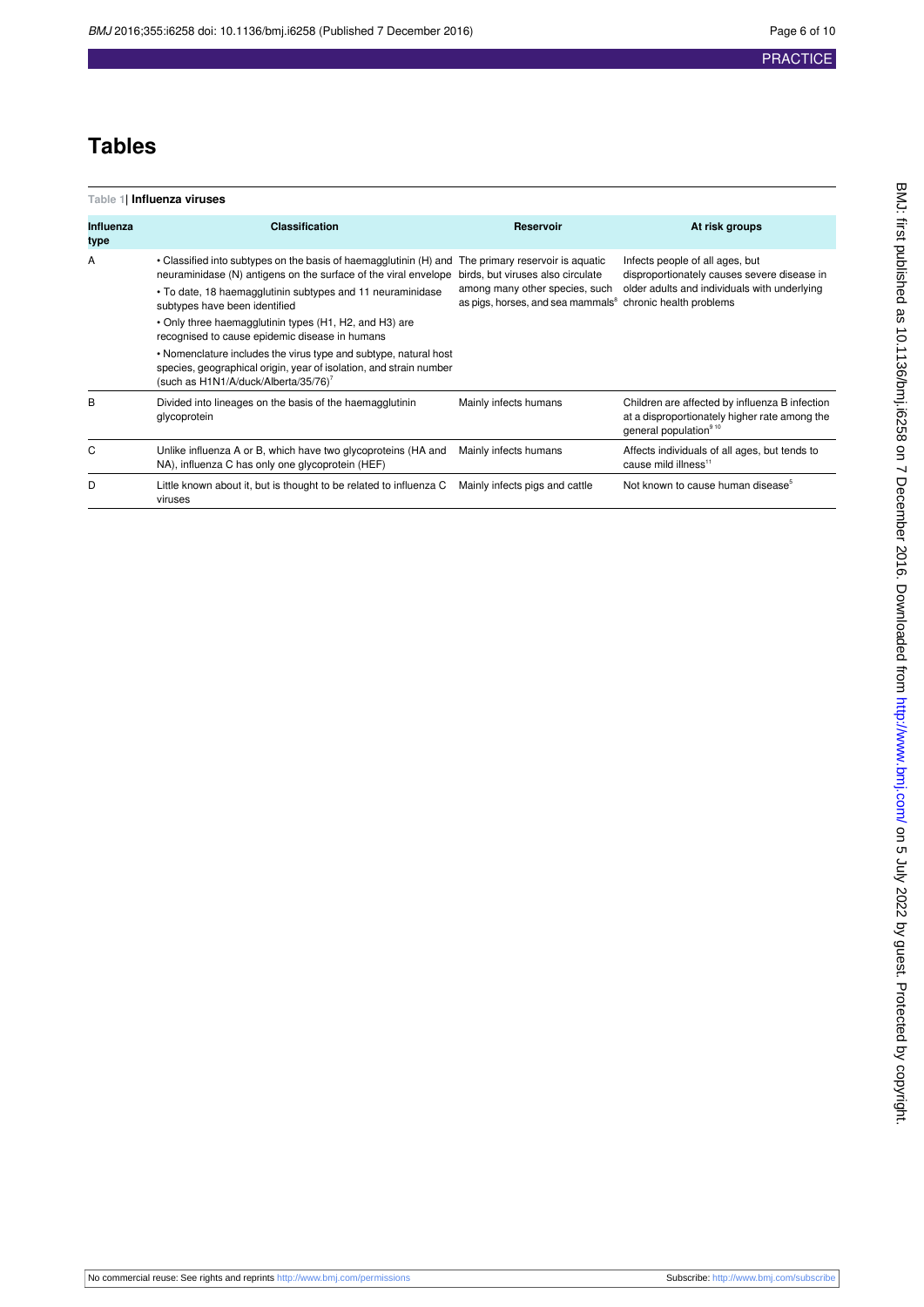## <span id="page-6-0"></span>**Table 2| Antigenic drift versus antigenic shift: implications for epidemics and pandemics**

| Antigenic drift                                                                                                                                                                    | <b>Antigenic shift</b>                                     |  |  |
|------------------------------------------------------------------------------------------------------------------------------------------------------------------------------------|------------------------------------------------------------|--|--|
| Accumulation of mutations in genes that code for antibody binding sites on viruses A sudden major change in the virus antigenicity<br>leading to emergence of new strains          |                                                            |  |  |
| Only one virus strain (accumulation of point mutations)                                                                                                                            | From one or more virus strains (from genome reassortment)  |  |  |
| Occurs frequently                                                                                                                                                                  | Occurs occasionally                                        |  |  |
| Usually responsible for seasonal influenza epidemics and affects effectiveness of Gives rise to pandemics, which occur irregularly and unpredictably due to a<br>influenza vaccine | lack of immunity to the new strain in the human population |  |  |
| Occurs in influenza virus A, B, and C                                                                                                                                              | Only occurs in influenza virus A                           |  |  |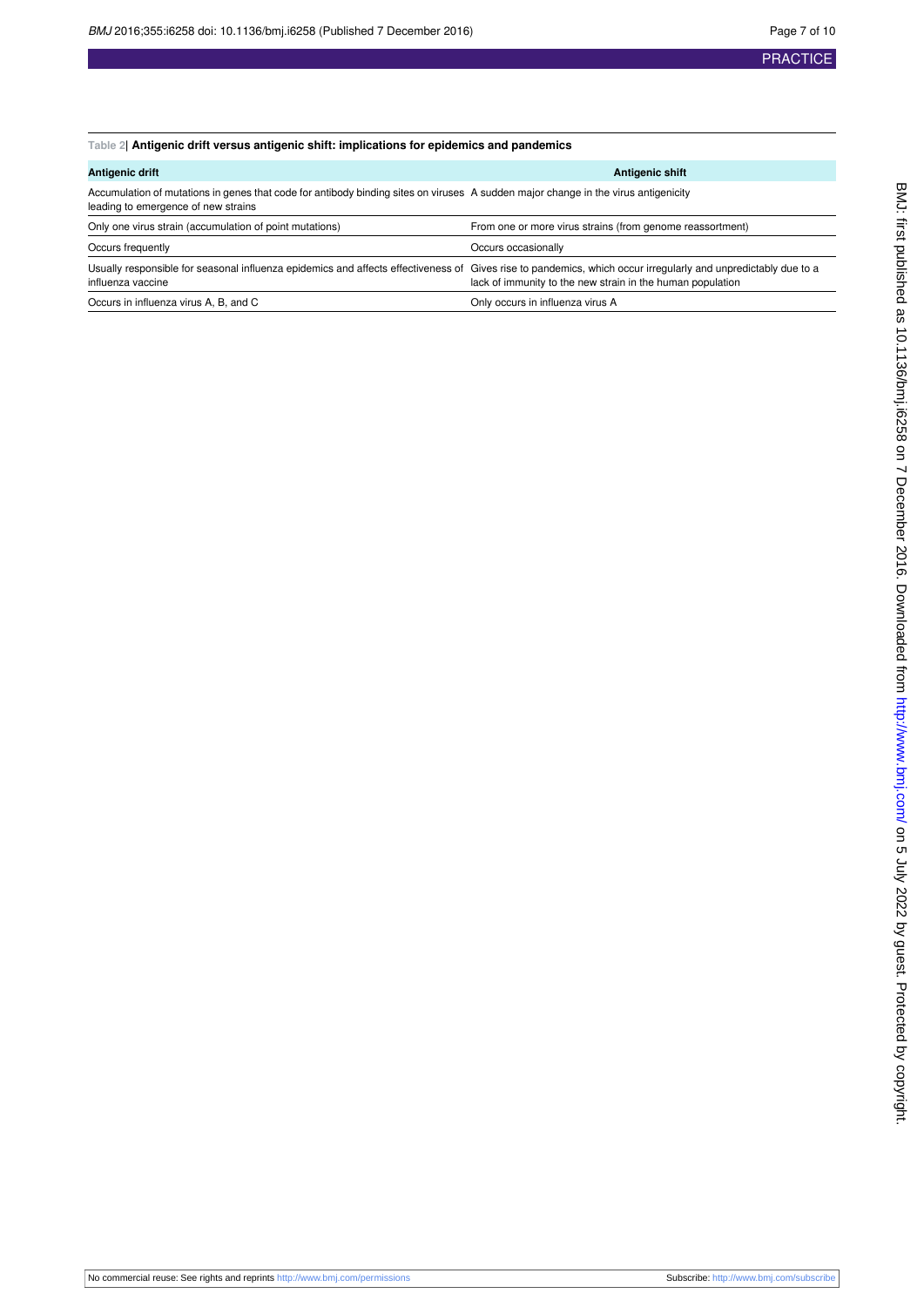## <span id="page-7-0"></span>**Table 3| Responding to influenza cases and clusters or outbreaks by setting**

|                                                                                                                                                                 | <b>Community setting</b>                                                                                        |                                                                                                        | Care home setting        | <b>Acute clinical</b>    |
|-----------------------------------------------------------------------------------------------------------------------------------------------------------------|-----------------------------------------------------------------------------------------------------------------|--------------------------------------------------------------------------------------------------------|--------------------------|--------------------------|
| <b>Interventions</b>                                                                                                                                            | <b>At-risk patients</b>                                                                                         | Low risk patients                                                                                      |                          | setting                  |
| Isolation of patients <sup>49 50</sup>                                                                                                                          | Avoid contact with other at-risk<br>people and exclude from work,<br>school, or childcare until<br>asymptomatic | Avoid contact with at-risk people and<br>exclude from work, school, or<br>childcare until asymptomatic | Yes*                     | Yes                      |
| Use of PPE including surgical masks <sup>51 52</sup>                                                                                                            | Not recommended                                                                                                 | Not recommended                                                                                        | Yes                      | Yes                      |
| Implementation of rigorous infection<br>control procedures (hand hygiene; cough<br>etiquette; environmental cleaning and<br>waste disposal) <sup>49_51</sup> 53 | correct cough etiquette                                                                                         | Provide advice on hand hygiene and Provide advice on hand hygiene and<br>correct cough etiquette       | Yes                      | Yes                      |
| Symptomatic management <sup>21</sup>                                                                                                                            | Yes                                                                                                             | Yes                                                                                                    | Yes                      | Yes                      |
| Antiviral therapy for patients with<br>influenza <sup>12-54</sup>                                                                                               | Recommended                                                                                                     | Not recommended                                                                                        | Recommended <sup>+</sup> | Recommended <sup>+</sup> |
| Regular review to assess for clinical<br>deterioration <sup>12</sup>                                                                                            | Yes‡                                                                                                            | Not recommended                                                                                        | Yes‡                     | Yes                      |

\*If not possible or practical, consider cohorting of patients as soon as possible.

†Consider post-exposure prophylaxis for other at-risk patients and residents in hospitals and care home settings.

‡Have low threshold for referring to secondary care.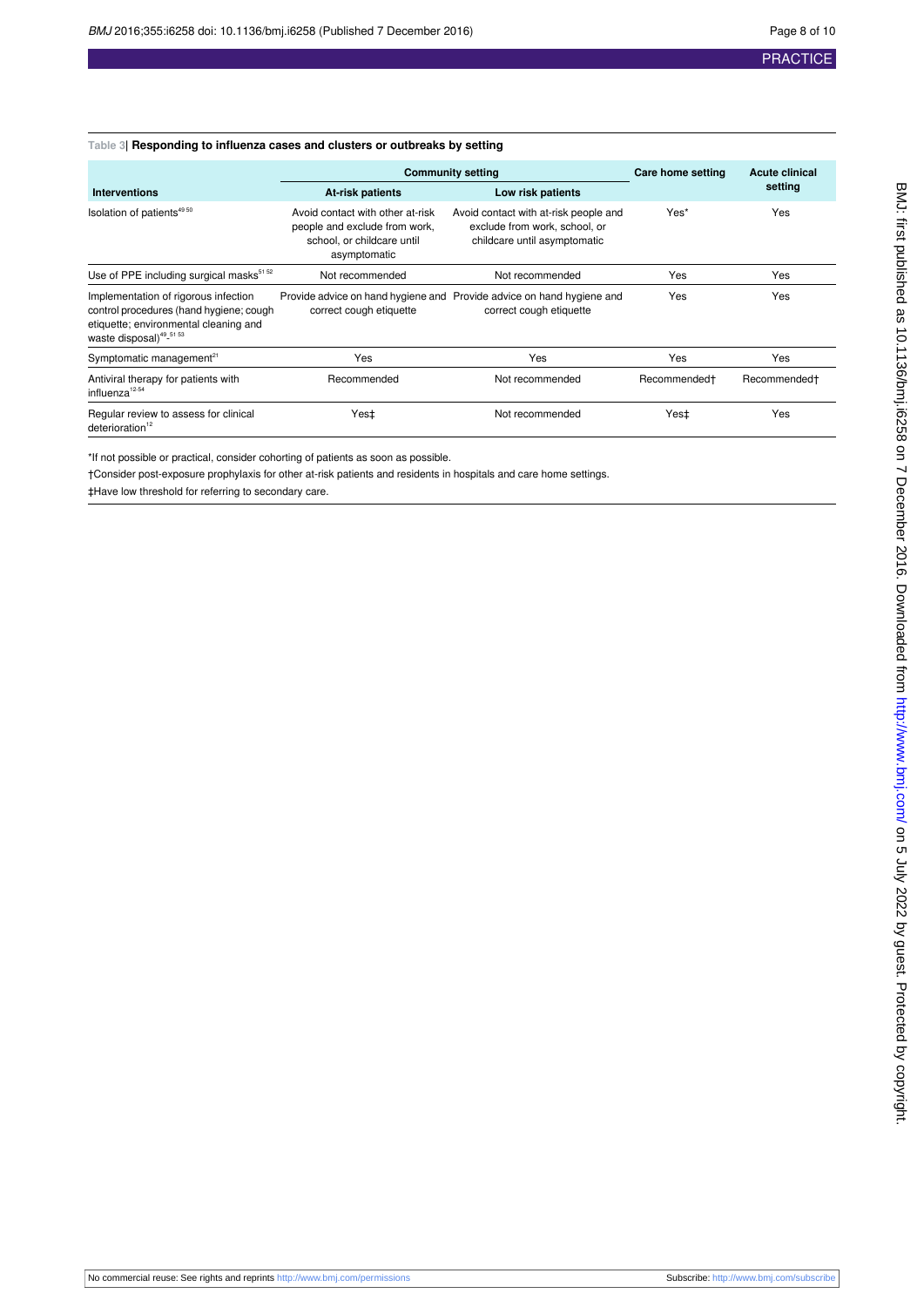# **Figures**

<span id="page-8-0"></span>

**Fig 1** Symptoms and complications of influenza. Complicated influenza is defined as an infection that requires hospital  $admission<sup>12</sup>$